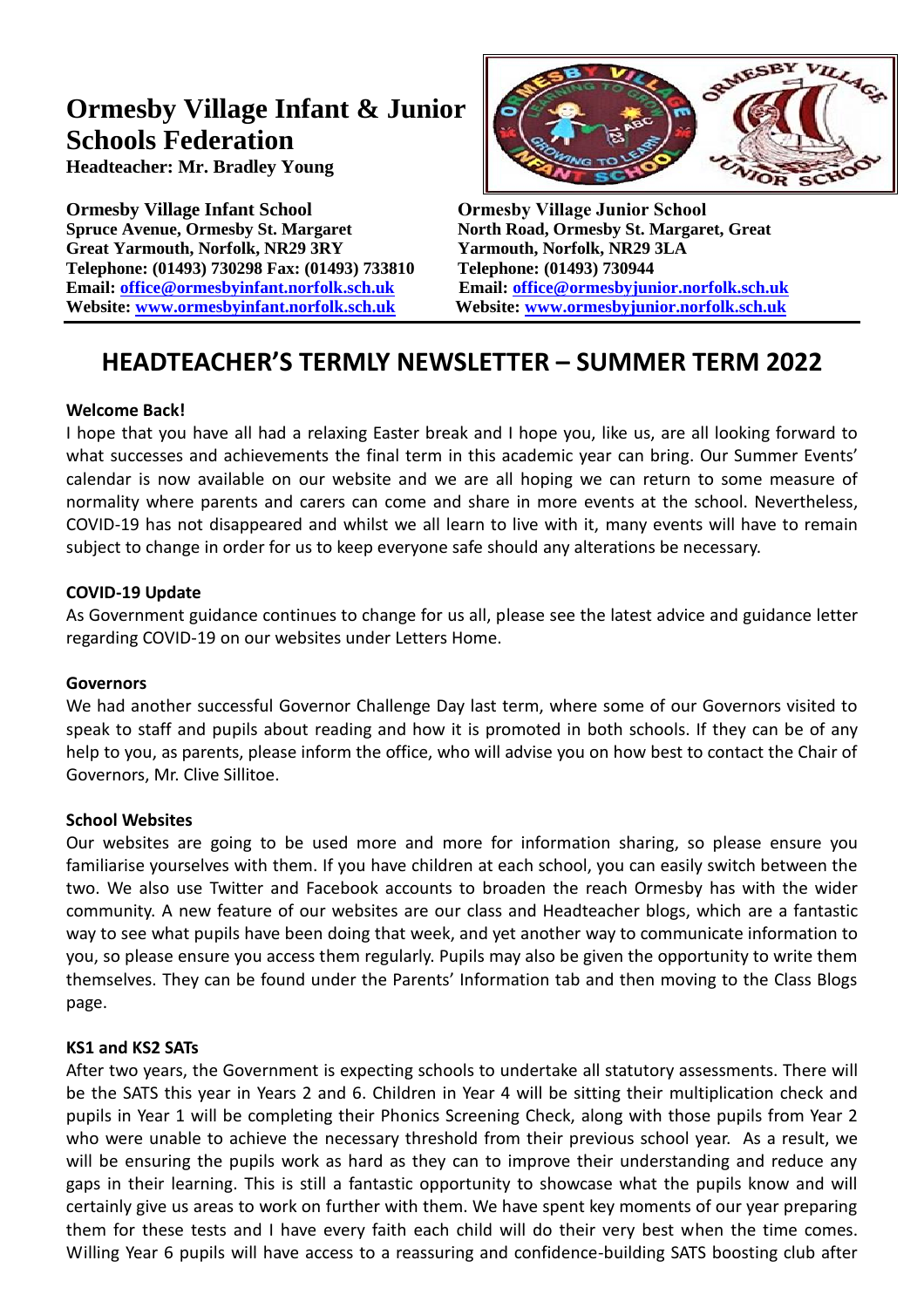school on Tuesdays 26<sup>th</sup> April and 3<sup>rd</sup> May 2022. A letter about this has already gone out.

#### **Year 6 SATS Breakfasts**

I am thrilled to be able to offer the Year 6 pupils the opportunity to have free SATS breakfasts each day during their SATS week. This is something we have never offered previously, but it is a fantastic way to not only calm the nerves, but to also generate that sense of team spirit and camaraderie. Our Federation PTFA members will also be lending a hand in preparing the food each day. A letter and tasty menu will be sent home to take a look through and we hope pupils will look forward to taking part. We are sure there is something available which will tantalise their taste buds. If your child is a vegetarian or has a specific dietary requirement this is not a problem, as an alternative will be available. Please inform Year 6 staff, if this is the case. This offer is by no means compulsory, but it would be amazing to see everyone there alongside each other; relaxed and ready to start each day in the right frame of mind.

# **Residentials**

This term, our Years 5 & 6 pupils will be attending Whitwell Hall for their residential during the week  $16<sup>th</sup>$  May – 20<sup>th</sup> May. This will be enjoyed by all attending and will also be a fitting celebration for our Year 6 pupils who are entering their final term in primary education. A briefing after school will be taking place soon for those parents and pupils attending on Wednesday 4<sup>th</sup> May at 3:30pm in the Junior Hall. Our Year 2 pupils will also be attending How Hill in the final week of the Summer Term Monday 18<sup>th</sup>-Wednesday 20<sup>th</sup> July. Again, there will be a parents' information briefing on Wednesday 24<sup>th</sup> May at 3:30pm in the Infant Hall.

# **Sports' Premium**

Last term, lots of our sports' premium funding was spent on new sporting equipment for the children to use in lessons, in clubs and at break times. This is fabulous, but I must stress the importance of encouraging the pupils to treat all school equipment with the respect it deserves so that the items are durable enough to have the intended impact on our sporting abilities and skill development. Our After-School Club remains sports' orientated with the sole aim of enhancing our pupils' skills further and making them more active outside, particularly now that the weather is likely to be brighter and drier.

#### **Curriculum**

We are regularly reviewing and enhancing our curriculum to ensure all our pupils continue to get access to stimulating and balanced learning. This term we can look forward to a Science Week, to Sports' Days and to celebrations for the Queen's Platinum Jubilee. At the Junior school, we are planning for a revised and more bespoke approach to how our curriculum is delivered and it is hoped that immersing pupils into blocked subjects will deepen their understanding and further improve how pupils retain the information they are taught.

#### **Norfolk County Music Festival**

Last term, we took a hundred pupils from across both schools to take part in the Norfolk County Music Festival to demonstrate how much we love singing. The children behaved and performed superbly and were recognised for their efforts and application. We were all very proud of them.

#### **PTFA**

Our new Parent-Teacher-Friends Association will be promoting new and varied events over this term and further ones into the future, such as the Picnic on the Field for the Queen's Jubilee and Summer Fayre. They are also kindly supporting our sporting fixtures at home by providing refreshments for any spectators. If you would like to help with any events, please speak to Mrs. Alisson Newman our PTFA Chair or contact the school office.

#### **Enrichment**

We are hoping Premier Sports will be able to provide further sporting enrichment this term in the more obscure sports. On the last day of the Spring Term, Infants enjoyed Fencing, whilst the Juniors enjoyed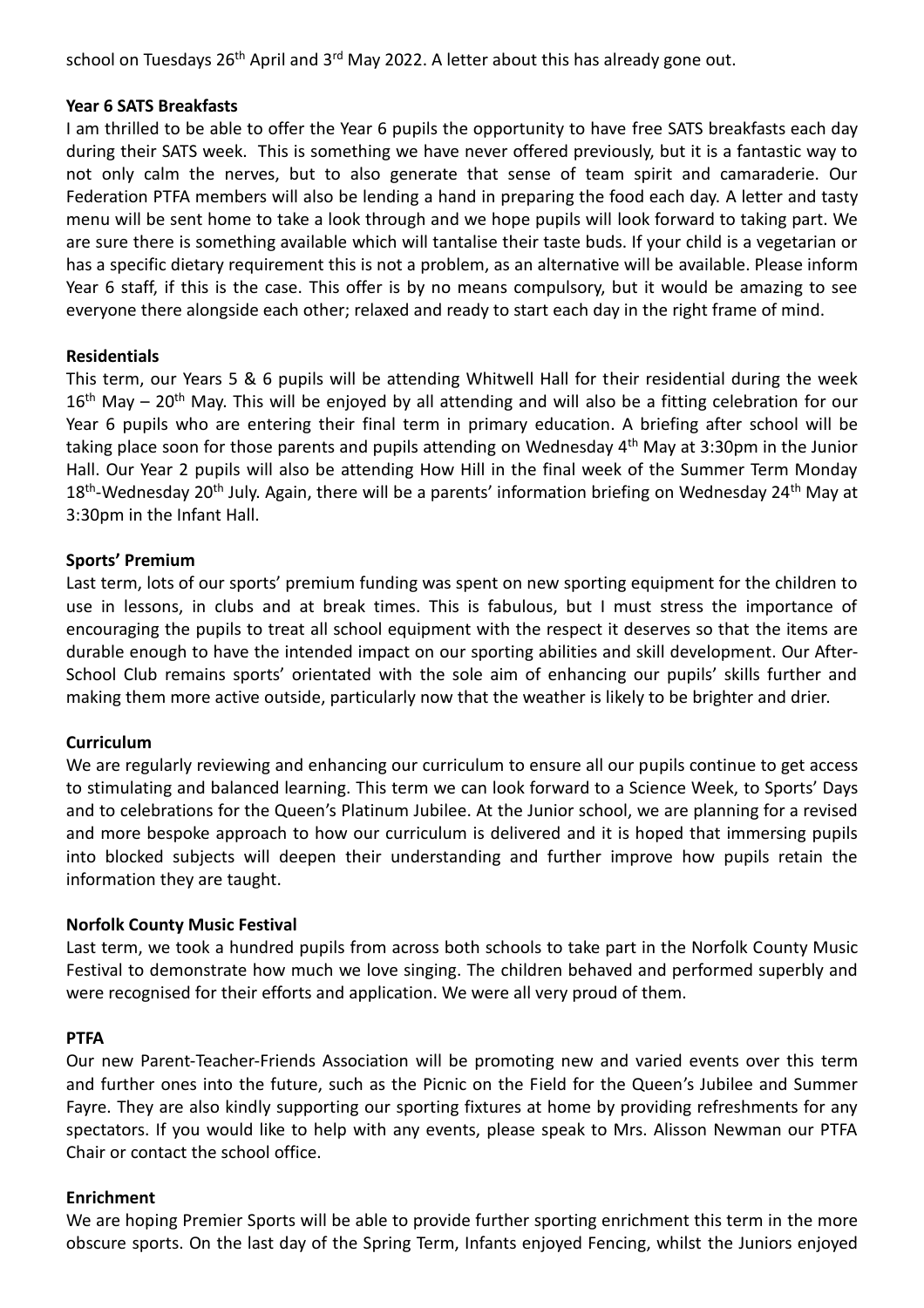Ultimate Frisbee. Children love getting the chance to experience an unfamiliar sport using an array of different skills.

#### **Attendance and Punctuality**

We have always taken into consideration that attendance has been unavoidably affected by COVIDrelated issues, but our attendance expectations remain high and we desire a figure above the National Expectation (96%). This term, we wish to see everybody at school, and on time, every day. Our pupils have missed enough time from school. Please remember, if your child is ill, you must ring the school to inform us. If the absence is going to be longer than the appropriate quarantine period for the more contagious illnesses (a list can be found on our websites under Sickness Absence Information), you will need to phone in again to inform us. If we do not hear from you, our office staff will give you a courtesy call to find out where your child is. Lengthier and frequent absences through illness will require medical evidence in writing. Once again this term, letters regarding low attendance or persistent lateness will be sent home as a reminder to families about the importance of ensuring their child is in school. We have a duty to pass information to the Local Authority on all persistent absences, which could lead to further action from them. It is hoped that towards the end of the Summer Term an Attendance Reward Trip will be able to go ahead to celebrate those pupils who have shown consistently strong attendance this academic year.

# **National Tutoring Programme**

Both the Infant and Junior schools have been engaged in the National Tutoring Programme since January and this has enabled dedicated funding to be spent assisting eligible pupils to improve in Literacy and Numeracy. It has been great to see so many pupils access this additional support provided by familiar staff faces.

# **Assemblies & Collective Worships**

From the start of the Summer Term, we will be returning to whole-school assemblies in both our school Halls respectively. We are looking forward to this a great deal, as virtual assemblies had been in place since part way through last term, due to an increase in cases in school. However, assemblies in person provide a more rewarding spirit of togetherness than that offered virtually. We will keep virtual assemblies on stand-by should we need them again. We are also delighted to be welcoming back the Open the Book team to both schools where they will be providing Christian stories through narration, drama and pupil participation. It has been sometime since they visited the schools.

The Year 2 and Year 6 Leavers' Assemblies will be held on the final day of term on **Thursday 21 st July** at each school in turn. The Junior assembly will be held in the morning at 10:00AM and the Infant assembly will be held in the afternoon at 2:00PM. Further details will be released nearer the time.

# **Reading and Times Tables**

Recently, we have spent a lot of our funding in acquiring new books for pupils at both schools to enjoy with our new Little Wandle Phonics package at the Infants and with fresh reading material for our Junior library. Of course, we want our pupils to continue to immerse themselves in our reading for pleasure culture at Ormesby and a key element of this is ensuring all our pupils read to an adult (verified by their signed reading diaries) or they read to themselves (age appropriate) on a daily basis. As a minimum, we want them to read five times a week. Please do your best with this, as we know working parents have lots to juggle with. Statistically, spending just ten minutes per day reading with and to your child can improve their reading age progress by a whole year. In order to motivate pupils to read more at the Junior school, we will be awarding pupils each week, who meet the school's reading expectations of five reads, with a coloured paper chain link. Class chains will be shared in good work assembly with everybody each week to see which class have read the most. Our hope is that classes will read so much that their coloured chains can be combined to reach around the whole school building. At the Infant school, pupils are rewarded for reading five times with Dojo points and with VIP treatment on treat days at the end of each half-term.